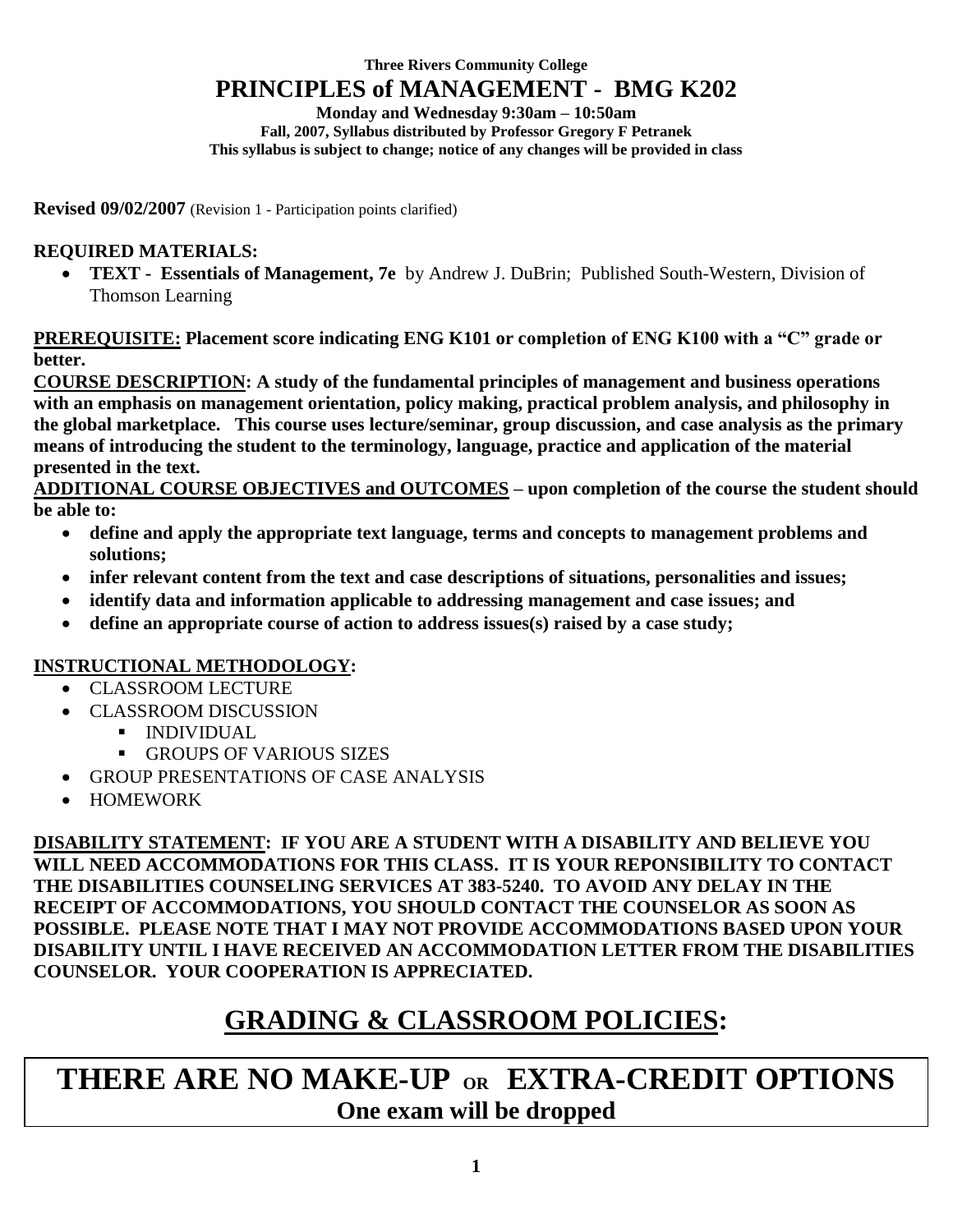**Three Rivers Community College PRINCIPLES of MANAGEMENT - BMG K202 Monday and Wednesday 9:30am – 10:50am Fall, 2007, Syllabus distributed by Professor Gregory F Petranek This syllabus is subject to change; notice of any changes will be provided in class**

#### **TESTS WILL BE DISTRIBUTED AND COLLECTED ON THE DATES SHOWN IN THE INCLUDED COURSE ASSIGNMENT SHEET OR AS MAY BE ANNOUNCED IN CLASS.**

- **No assignment will be accepted after the class following the originally scheduled due date. Assignments turned in after the class but before the next class will lose one full point before grading.**
- **No one without a DISABILITIES RELEASE will be permitted additional time to complete and in-class assignment once it has been distributed.**

**ATTENDANCE: An attendance sheet, after the first class, will be distributed at the start of class for the purpose of financial aid documentation.. This sheet will be the only evidence of timely attendance. IF YOU DID NOT SIGN IT YOU WERE NOT IN ATTENDANCE !**

**GRADING: Grading is as stated in the Manual of Policy & Procedures on Grades & Quality points; the following table presents the point basis for the course.**

| <b>Grading summary:</b>                                                                  |          |                |  |  |
|------------------------------------------------------------------------------------------|----------|----------------|--|--|
| Exams - The best 3 of 4 exams (worth 15 points each)                                     | $=$      | 45 pts         |  |  |
| <b>Class participation</b> (the basis for grading is in the table<br>following this one) | $=$      | 30 pts         |  |  |
| Written Case Preparations - Analysis of two assigned cases<br>(7.5 points each)          | $=$      | 15 pts         |  |  |
| <b>Chapter Questions - Each set worth 1 point</b>                                        |          | 14 pts         |  |  |
| <b>TOTAL POINTS</b>                                                                      | $\equiv$ | <b>104 pts</b> |  |  |

| <b>INDIVIDUAL PARTICIPATION POINT ASSIGNMENTS</b> |                                                                                                                                                        |  |
|---------------------------------------------------|--------------------------------------------------------------------------------------------------------------------------------------------------------|--|
| 0 - absent or not prepared                        |                                                                                                                                                        |  |
| 1 - excellent                                     | 30 pts                                                                                                                                                 |  |
| $2 - (3$ non-published days) excellent            | Note: There are 27 classes you can get 1 point for<br>participation. There are 3 unpublished days you can get 1<br>additional point for participation. |  |

**Numeric to Letter Grade Conversion is** *BASED ON TOTAL POINTS EARNED***:**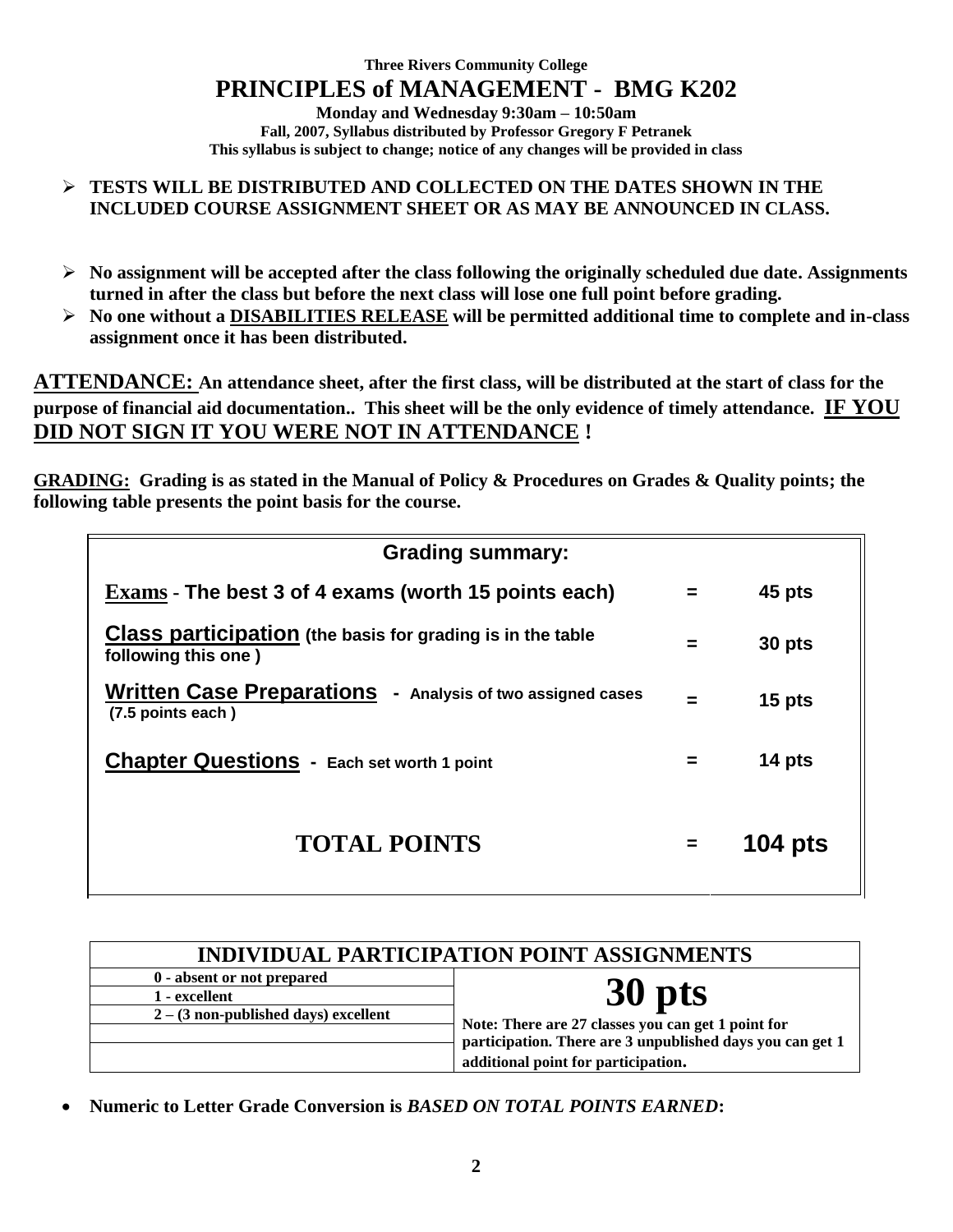#### **Three Rivers Community College**

## **PRINCIPLES of MANAGEMENT - BMG K202**

**Monday and Wednesday 9:30am – 10:50am Fall, 2007, Syllabus distributed by Professor Gregory F Petranek This syllabus is subject to change; notice of any changes will be provided in class**

| LETTER GRADE SUMMARY (per policy manual) |                                             |                                           |                                           |        |
|------------------------------------------|---------------------------------------------|-------------------------------------------|-------------------------------------------|--------|
| $A$ 's                                   | B's                                         | $C_{\rm S}$                               | D's                                       | F      |
| A 104 - 93<br>A- 92 - 89                 | $B + 88 - 86$<br>B 85 - 82<br>$B - 81 - 79$ | $C+78-76$<br>$C$ 75 - 72<br>$C - 71 - 69$ | $D+68-66$<br>$D$ 65 - 62<br>$D - 61 - 60$ | F < 60 |

# **ALL ELECTRONIC PAGERS, CELL PHONES AND OTHER ELECTRONIC DEVICES ARE TO BE SWITCHED TO A SILENT MODE.**

**All other policies are as stated in the STUDENT HANDBOOK, the COLLEGE CATALOG both printed and on the WEB-SITE, and other college publications.**

**Written Assignments:**

| Chapter questions – Double spaced 12 font Times New Roman with 1" margins. Name, instructor |
|---------------------------------------------------------------------------------------------|
| name, and date on the top right of all pages. Place the question number in bold             |
| then the answer limited to 250 words. Use correct grammar, punctuation, and                 |
| sentence and paragraph structure.                                                           |
| Double spaced 12 font Times New Roman with 1" margins. Format per the                       |
| handout. Name, instructor name, and date on the top right of all pages. Maximum             |
| word count 1000 for entire paper. Use correct grammar,                                      |
| punctuation, and sentence and paragraph structure.                                          |
| Same as Chapter Questions except 500 word maximum for each question.                        |
|                                                                                             |

### **ATTACHMENTS;**

**HOMEWORK ASSIGNMENT SHEET**

**CASE STUDY LEARNING METHOD (WebCT)**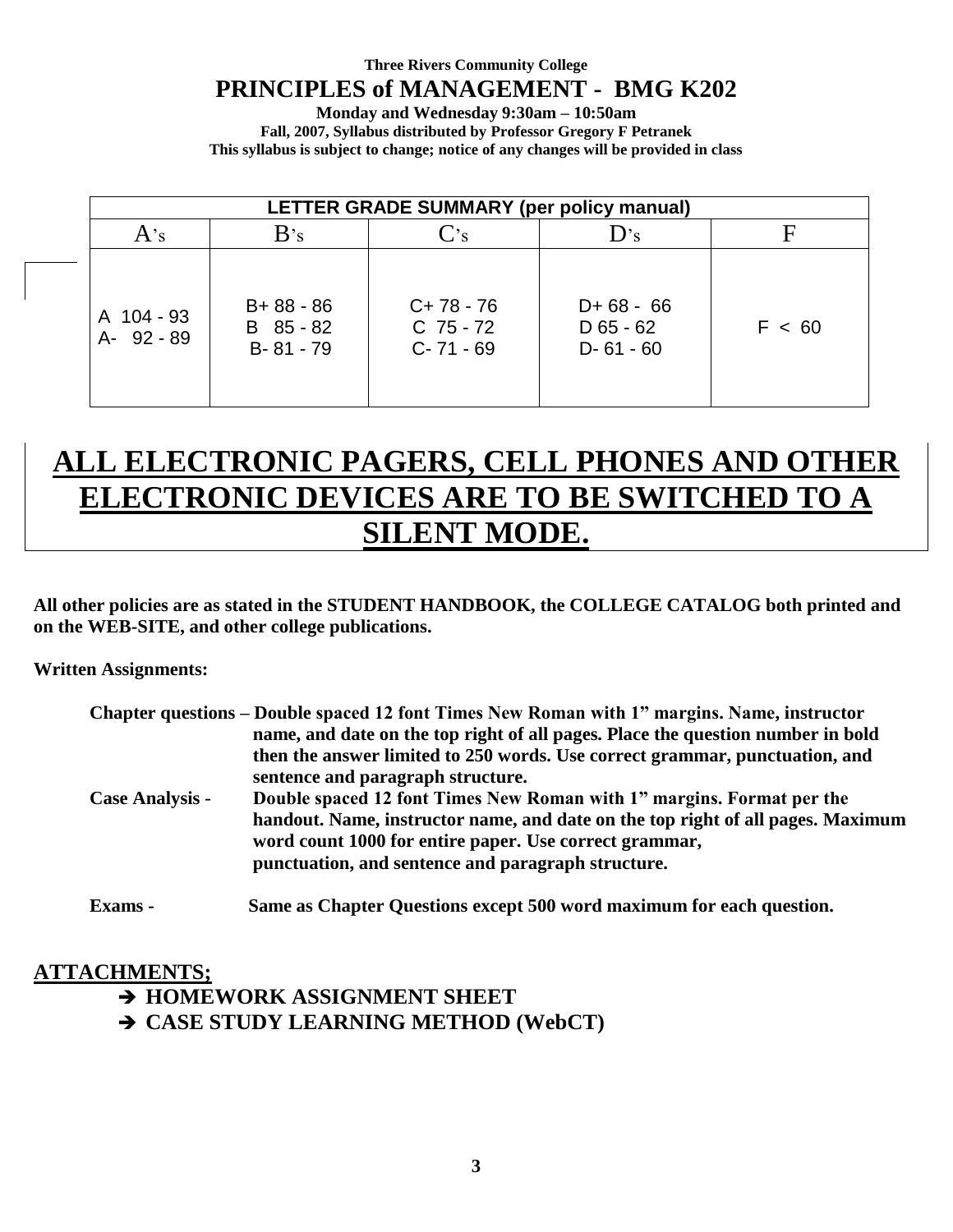### **Three Rivers Community College**

## **PRINCIPLES of MANAGEMENT - BMG K202**

**Monday and Wednesday 9:30am – 10:50am**

**Fall, 2007, Syllabus distributed by Professor Gregory F Petranek**

**This syllabus is subject to change; notice of any changes will be provided in class**

Three Rivers Community College

## PRINCIPLES of MANAGEMENT

MONDAY & WEDNESDAY 9:30am - 10:50am FALL 2007 Inst: Gregory F Petranek

#### HOMEWORK ASSIGNMENTS

| <b>DUE DATE</b> | <b>CHAPTER READING</b><br><b>DUE</b> | Chapter<br>Questions | <b>HOMEWORK DUE</b>                                                                           |                          |
|-----------------|--------------------------------------|----------------------|-----------------------------------------------------------------------------------------------|--------------------------|
| 08/27/07        | <b>NONE</b>                          |                      | <b>INTRODUCTION</b>                                                                           | M                        |
| 08/29/07        | Ch.1 complete                        | Yes                  | Odd "Questions" on page 28.                                                                   | W                        |
| 09/03/07        |                                      |                      | LABOR DAY HOLIDAY - NO CLASS                                                                  | M                        |
| 09/05/07        | $\overline{2}$                       | Yes                  | Even "Questions" pg 64 +<br>Critical<br>Thinking Question #2                                  | $\underline{\mathsf{W}}$ |
| 09/10/07        | 3                                    | Yes                  | Odd "Questions" pg 94                                                                         | M                        |
| 09/12/07        | <b>NONE</b>                          | <b>NO</b>            | Read and prepare to discuss "Case 3-B; "eBay Battles eScam"+<br>Bullet Questions 1, 3, and 4  | W                        |
| 09/17/07        | 4                                    | Yes                  | Even "Questions" pg 128 + Critical Thinking #2                                                | M                        |
| 09/19/07        | REVIEW 1, 2, 3, & 4                  | <b>NONE</b>          | Be prepared to discuss Internet Skill Building Exercise "Ethical<br>Product Promotion" pg 130 | W                        |
|                 |                                      |                      | <b>TEST #1 DISTRIBUTED</b>                                                                    |                          |
| 09/24/07        |                                      | <b>NONE</b>          | <b>TEST #1 DUE AT THE BEGINNING OF CLASS</b><br>PLANNING LECTURE                              | M                        |
| 09/26/07        | 5                                    | Yes                  | Even "Questions" on pg. 163                                                                   | W                        |
| 10/01/07        | 6                                    | Yes                  | Odd "Questions" on pg. 201                                                                    | M                        |
| 10/03/07        | $\overline{7}$                       | No                   | Read and prepare to discuss "Case 7-B; "LIFO vs FIFO"<br>Questions 1 and 2                    | W                        |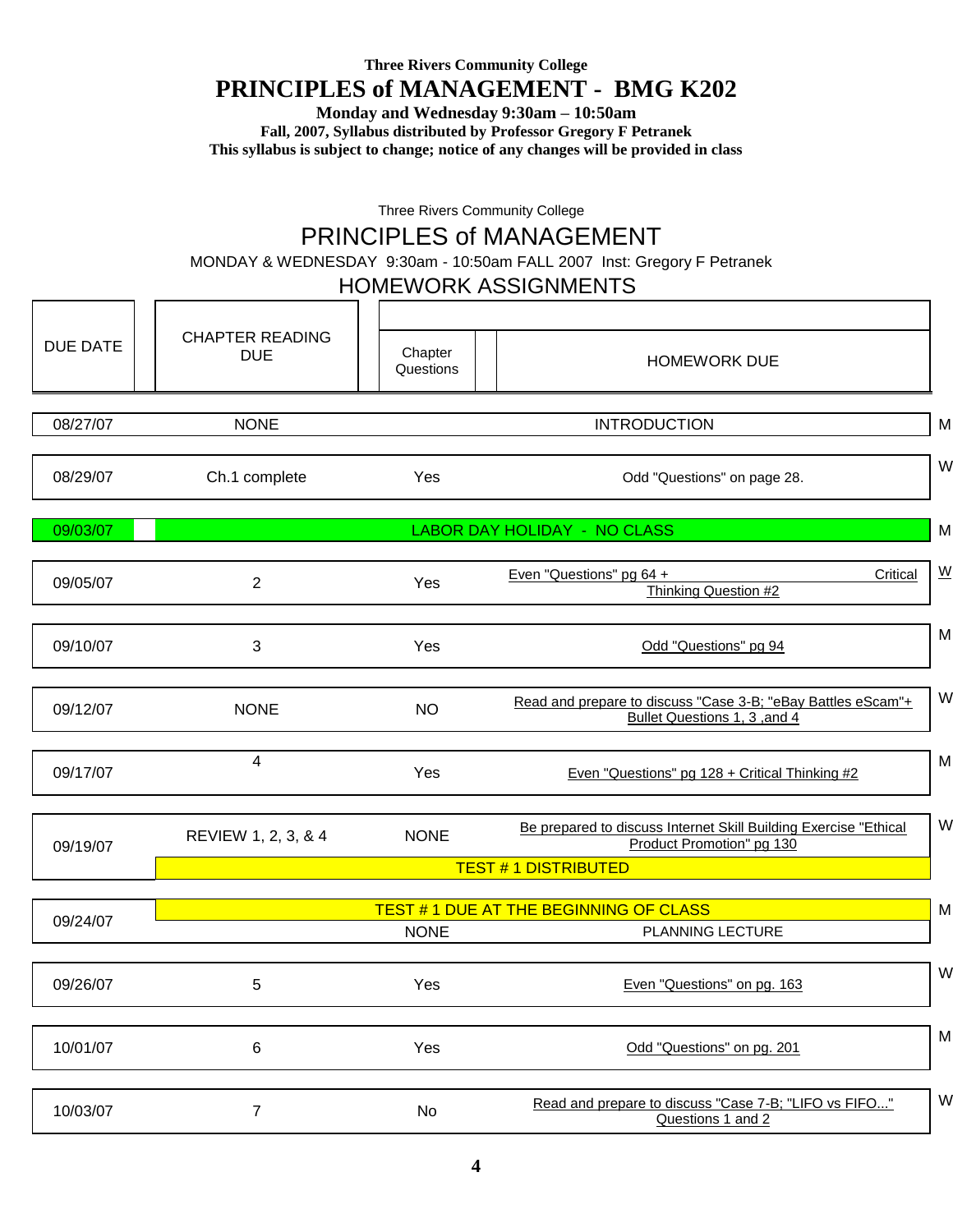#### **Three Rivers Community College**

## **PRINCIPLES of MANAGEMENT - BMG K202**

**Monday and Wednesday 9:30am – 10:50am**

**Fall, 2007, Syllabus distributed by Professor Gregory F Petranek**

**This syllabus is subject to change; notice of any changes will be provided in class**

| 10/08/07 |                                              |             | <b>COLUMBUS DAY HOLIDAY - NO CLASS</b>                                                             | M |  |
|----------|----------------------------------------------|-------------|----------------------------------------------------------------------------------------------------|---|--|
| 10/10/07 | 8                                            | Yes         | Odd "Questions pp 257 and 258 +                                                                    | W |  |
| 10/15/07 | 9                                            | No          | Be prepared to discuss Chapter 9                                                                   | M |  |
| 10/17/07 | REVIEW 5, 6, 7, 8 & 9                        | <b>NONE</b> | Write a case analysis using the handout for Case Problem 9B pg<br>294/295 Question 1               | W |  |
|          |                                              |             | <b>TEST #2 DISTRIBUTED</b>                                                                         |   |  |
|          |                                              |             | <b>TEST #2 DUE AT THE BEGINNING OF CLASS</b>                                                       | M |  |
| 10/22/07 |                                              | <b>NONE</b> | DISCUSSION OF CURRENT MANAGEMENT ISSUES                                                            |   |  |
|          |                                              |             |                                                                                                    |   |  |
| 10/24/07 | 10                                           | Yes         | Odd "Questions" 3, 5, and 7 pg 328                                                                 | W |  |
| 10/29/07 | 11                                           | Yes         | Odd "Questions" pp 362 and 363                                                                     | M |  |
| 10/31/07 | 12                                           | No          | Read and prepare to discuss Case Problem 12A, "Rewards and<br>Recognition" Questions 1, 2, 3       | W |  |
| 11/05/07 |                                              | No          | Conduct "Skill Building Exercise 12A, "Recognizing the good<br>work" Discuss your results          | M |  |
| 11/07/07 | 13                                           | Yes         | Odd "Questions" pg 437                                                                             | W |  |
| 11/12/07 |                                              | No          | Read and prepare to discuss CASE 13-A; "The Scrutinized"<br>Questions 1, 2, and 3                  | M |  |
| 11/14/07 | REVIEW 10, 11, 12 & 13                       | <b>NONE</b> | Critical Thinking Question 2 pg 437                                                                | W |  |
|          | <b>TEST #3 DISTRIBUTED</b>                   |             |                                                                                                    |   |  |
|          | <b>TEST #3 DUE AT THE BEGINNING OF CLASS</b> |             |                                                                                                    |   |  |
| 11/19/07 | <b>NONE</b>                                  | <b>NONE</b> | DISCUSSION OF CURRENT MANAGEMENT ISSUES                                                            | M |  |
|          |                                              |             | PRE-THANKSGIVING - NO CLASS                                                                        | W |  |
| 11/21/07 |                                              |             |                                                                                                    |   |  |
| 11/26/07 | 14                                           | <b>NONE</b> | Write a case analysis using the handout for Case Problem 14B pg<br>Questions 1, 2 and 3<br>474/475 | M |  |